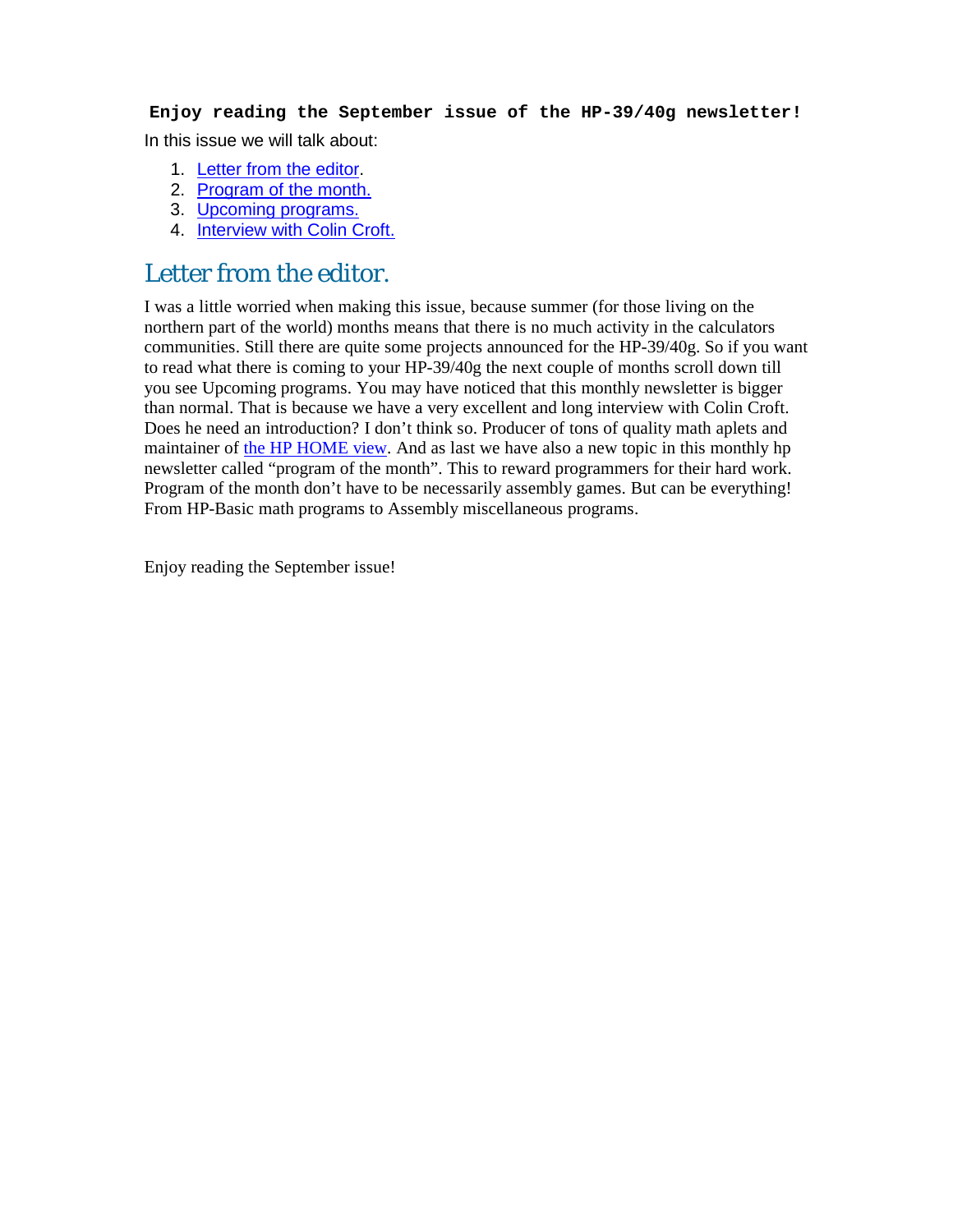# Program of the month.

This month the program of the month is HP-Doom Preview II. Before you go crazy it's only a demo. But it's definitely a demo you have to check out. Greyscale, awesome weapons (unfortunately they don't work for the moment) and a big level. All you can do is walk around in the level and check out the enemies. Pretty boring? Maybe, but use your imagination for once.

The demo should have been very hard to port because of the greyscale "engine" that the HP-40g unlike the HP-49g doesn't support. HP-Poska must have rewritten whole that part without any knowledge of the program engine. You have done a great job! You can download it on this address: http://hposka.free.fr/. With only a size of 19 KB. It will probably never get deleted from your calculator.

### **Specs**

*System*: HP-48gx, HP-49g and now the HP-39/40g. *Size on calculator*: 19 KB *Porter*: HP-Poska (hposka@free.fr) *Download where*: http://hposka.free.fr/

## Upcoming programs.

Programmers are not very active in summer months. They are away on vacation, make a dollar or two or it's just too damn hot to sit behind there computers. Still there are quite some programs in development.

Decent information on how to program your HP-39/40g calculator in Sys-rpl/Assembly is quite hard to find and if you found something it's very limited. Luckily for us **Jordi Hidalgo** is writing **a book on how to program the HP-39(+)/40g in Sys-rpl/Assembly**. He will teach us everything he knows! If you got a topic that can be interesting for his book write him an email at johil@tv3mail.com. So here is your change, ask everything what you wanted to know.

If you asked yourself where those new sys-rpl tutorials are from Michaël De Coninck then ask no longer. Those are still in development…But I PROMISE that they will be released before October this year. I only hope that Jordi Hidalgo works a little bit faster than me…

Brett Mackenzie is working on an **improved filer** for the HP-39/40g.

The sources from **HP-Pokémon** (HP-49g/Assembly) will be released in September. So if you want to make a HP-Pokémon game. Here is your chance. The sources from the level editor will also be released. I will most likely provide a link to it in the next issue of the HP-39/40g monthly newsletter.

**Carmageddon** is coming to your HP-39/40g only a little different. The game will be a snake clone where the snake is replaced with a car and the things you have to catch will be innocent people. Of course when you hit them they'll leave a nice trail of blood. Sick? Maybe, but that is how we like it.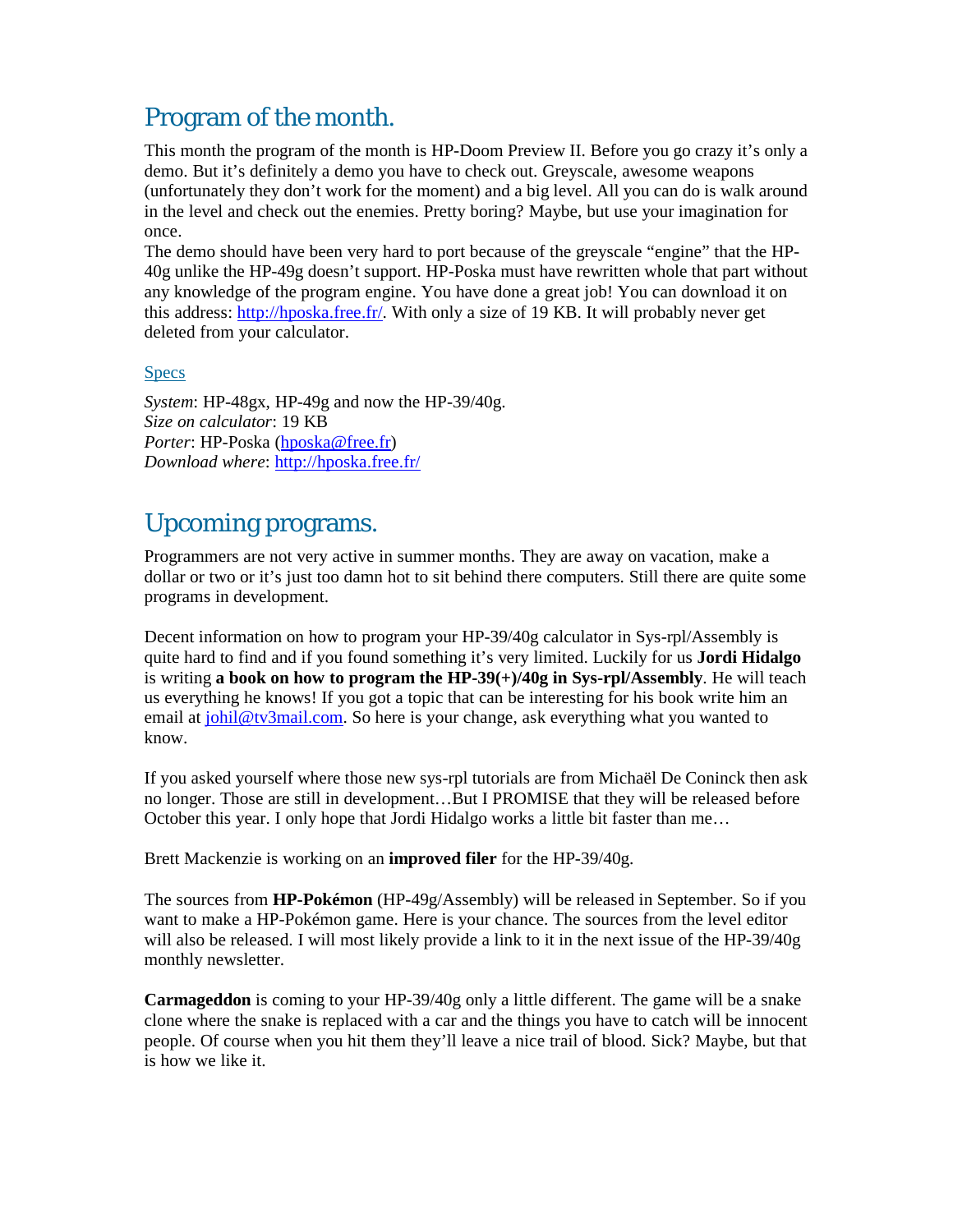A more constructing game will be **SimCity 2003**. Does somebody not know this game? When does "the sims" come☺?

Michaël De Coninck is working on **jukebox**. A program that contains all songs that are made for the HP-38/39/40g + more! Made in Sys-rpl.



You are working on another project. Shouldn't you first release who wants to be a  $\epsilon$ millionaire? and Enslaver?

Well **who wants to be a €millionaire**? is finished, but there is still a bug in it. Sometimes it just reset your memory. If you still want it. You can mail me at the normal address  $(ndco232@tiscalinet.be)$  and I will give it to you...

And **Enslaver**? Well Enslaver will be a little bigger (=better) than first thought. Cut scenes, (movie) music, bosses and different endings…



Alan Lark will come with new **versions of HP-Piano and Quick Draw**. The first one will include Sys-rpl support and real-time input (so you can "play" and record with the mouse or possible a QWERTY keyboard). The last will include a high score table and hopefully a different button to shoot.

Not everything has to do with games. Soon available for the HP-39/40g: **Simult 3x3/2x2**. A math program that solves 3x3 and 2x2 systems of simultaneous linear equations.

|                             | 9%9 SOLVER |         |   |
|-----------------------------|------------|---------|---|
|                             | 0 Y+       | 0 Z = 0 |   |
| Й Х+                        | Й Ү+       | 0 Z = 0 |   |
| ø x+                        | 0 Y+       | 0 Z = 0 |   |
| <b>ENTER A VALUE FOR X.</b> |            |         |   |
|                             |            |         | w |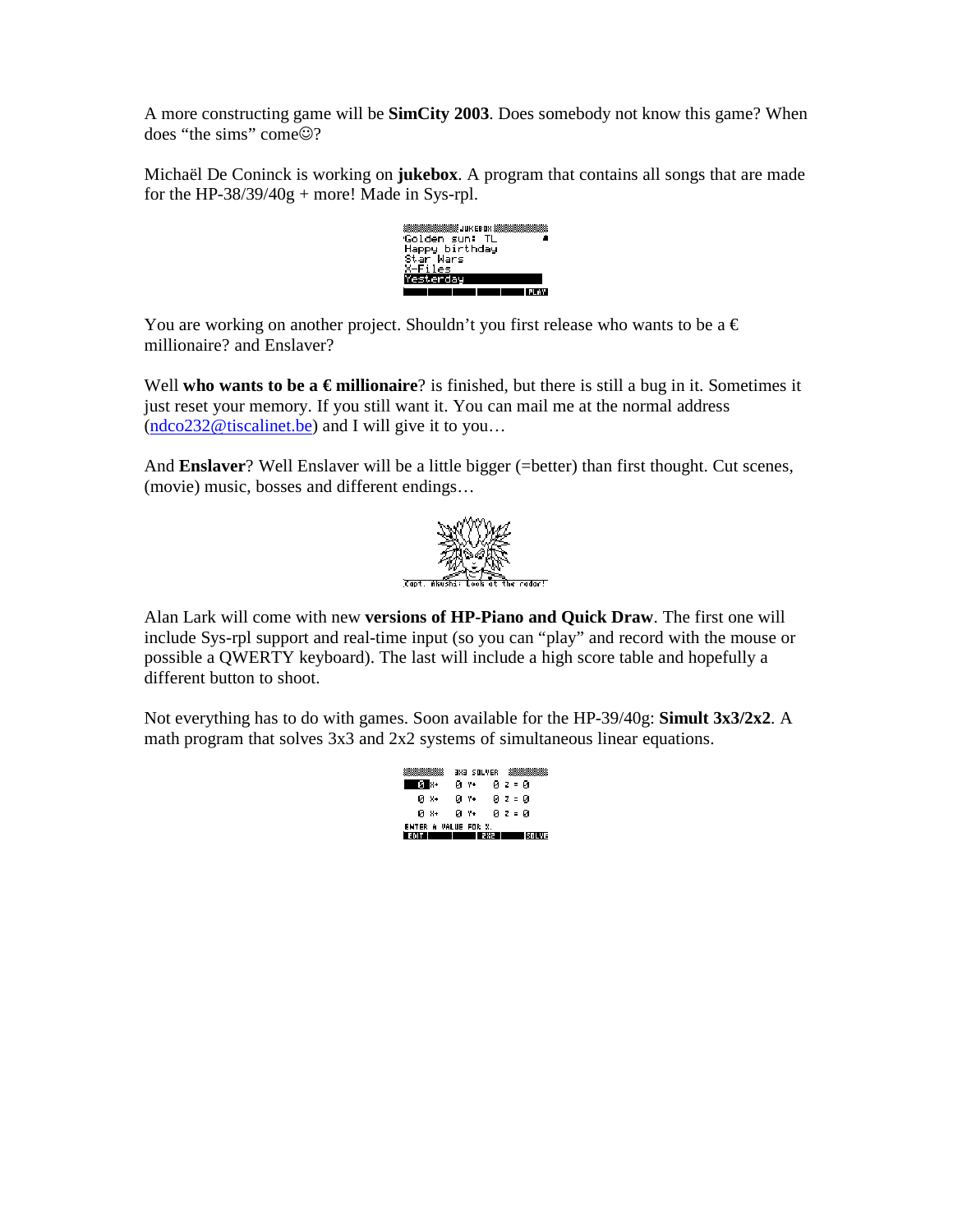# Interview with Colin Croft.

| <b>Interview</b> |                                                                                                                                                                                                                                                                                                                                                                                                                                                                                                                                                                                                                                                                                                                                                                                                                                                                                                                                                                                                         |  |
|------------------|---------------------------------------------------------------------------------------------------------------------------------------------------------------------------------------------------------------------------------------------------------------------------------------------------------------------------------------------------------------------------------------------------------------------------------------------------------------------------------------------------------------------------------------------------------------------------------------------------------------------------------------------------------------------------------------------------------------------------------------------------------------------------------------------------------------------------------------------------------------------------------------------------------------------------------------------------------------------------------------------------------|--|
| Michaël          | How old are you, and what of education do you have?                                                                                                                                                                                                                                                                                                                                                                                                                                                                                                                                                                                                                                                                                                                                                                                                                                                                                                                                                     |  |
| Colin            | I'm 43 years old and I have degrees in Mathematics, Education and Computing. I've<br>taught Mathematics in various schools for too many years now, as well as occasionally<br>teaching Computing Studies. I've been teaching at my current school, St Hilda's Anglican<br>School for Girls, for 15 years.                                                                                                                                                                                                                                                                                                                                                                                                                                                                                                                                                                                                                                                                                               |  |
| Michaël          | Where do you live?                                                                                                                                                                                                                                                                                                                                                                                                                                                                                                                                                                                                                                                                                                                                                                                                                                                                                                                                                                                      |  |
| Colin            | I live in Perth, Western Australia. I've visited other cities in Australia for fun and for<br>mathematics conferences but I've never found anywhere as nice as Perth. It has the ideal<br>combination of size and climate. Through my work with HP, I've also visited schools in the<br>United States, India, Malaysia, Singapore and Thailand.                                                                                                                                                                                                                                                                                                                                                                                                                                                                                                                                                                                                                                                         |  |
| Michaël          | What calculators do you own?                                                                                                                                                                                                                                                                                                                                                                                                                                                                                                                                                                                                                                                                                                                                                                                                                                                                                                                                                                            |  |
| Colin            | I have about a dozen or so HP38Gs and HP39Gs that I use when I am doing training<br>sessions for other teachers. I also have an HP49, a couple of HP48s, an HP9G, an HP9S,<br>an HP10BII, and a couple of HP30Ss including a pre-production model or two of many of<br>these. Of the non-HP brands I have a TI83+, a Casio CFX9850GB Plus, a Casio FX-2 and a<br>few other assorted simple scientifics that I've picked up. I know this sounds like I'm<br>maintaining a museum but it's not been a conscious decision to do so - I just accumulate<br>them when I'm asked to do work for HP and they don't ask for the machine back<br>afterwards! It's not as if I can force them to take the calculator back afterwards is it? @                                                                                                                                                                                                                                                                     |  |
| Michaël          | 99% of the teachers are only familiar with TI-83(+)'s. Why did you choose HP?                                                                                                                                                                                                                                                                                                                                                                                                                                                                                                                                                                                                                                                                                                                                                                                                                                                                                                                           |  |
| Colin            | Well, you say 99% but that is only true in the US. In Western Australia the market share<br>of HP calculators is closer to 40%! The reason for this was partly in HPs marketing and<br>partly due to the superiority of the machine. When our state's education system moved<br>to graphical calculators the competition was between HP and Casio. For some reason TI<br>just were not interested. I never found out why - they certainly made their presence<br>known in some of the other states. Casio and HP ended up sharing the state roughly<br>evenly with the other brands making up the leftover.                                                                                                                                                                                                                                                                                                                                                                                             |  |
| Michaël          | What was the first program you ever wrote?                                                                                                                                                                                                                                                                                                                                                                                                                                                                                                                                                                                                                                                                                                                                                                                                                                                                                                                                                              |  |
| Colin            | I started programming in 1975 when I was only 15 years old and most computers were<br>main-frames at universities. I can't remember what my first program was but this was the<br>days of punched cards and Miniwaft Fortran. We would produce a pack of punch cards to<br>perform some trivial program, then wait for them to come back from the computer at the<br>local university. Generally the result would be a collection of error messages!<br>If you mean what was my first program on the HP38G then, apart from a few test<br>programs, it was the "Time Series" aplet. I had no access to a cable or the ADK so the<br>whole thing was done by hand on the calculator. It took AGES to type in and debug!                                                                                                                                                                                                                                                                                  |  |
| Michaël          | What do you use your calculator for the most?                                                                                                                                                                                                                                                                                                                                                                                                                                                                                                                                                                                                                                                                                                                                                                                                                                                                                                                                                           |  |
| Colin            | I don't know that there's any one thing. As a mathematics teacher I am teaching many<br>classes at once and so I tend to use most of the capabilities most of the time.                                                                                                                                                                                                                                                                                                                                                                                                                                                                                                                                                                                                                                                                                                                                                                                                                                 |  |
| Michaël          | How did you get into programming calculators?                                                                                                                                                                                                                                                                                                                                                                                                                                                                                                                                                                                                                                                                                                                                                                                                                                                                                                                                                           |  |
| Colin            | We had a number of reps visit our school to demonstrate their machines. The HP rep<br>particularly impressed us with his commitment to after-sales support but the main selling<br>point for us was undoubtedly the aplets. The ability to easily download additional teaching<br>aplets from the web, and particularly the ability to transfer them to our students'<br>machines by infra-red, was very attractive even though the number of aplets available<br>then was a bit limited. When I saw how easy it was to program on the HP38G I began to<br>produce my own aplets and to make them available on a web site. That was what<br>originally brought me to the attention of HP. Diana Byrne, the head of the Elsie project<br>that produced the HP38G (now with TI), visited Perth in the mid-90s and came to our<br>school to see what we were doing with the calculators. She encouraged my involvement<br>and over the years I've done many, many sessions of professional development for |  |
|                  |                                                                                                                                                                                                                                                                                                                                                                                                                                                                                                                                                                                                                                                                                                                                                                                                                                                                                                                                                                                                         |  |